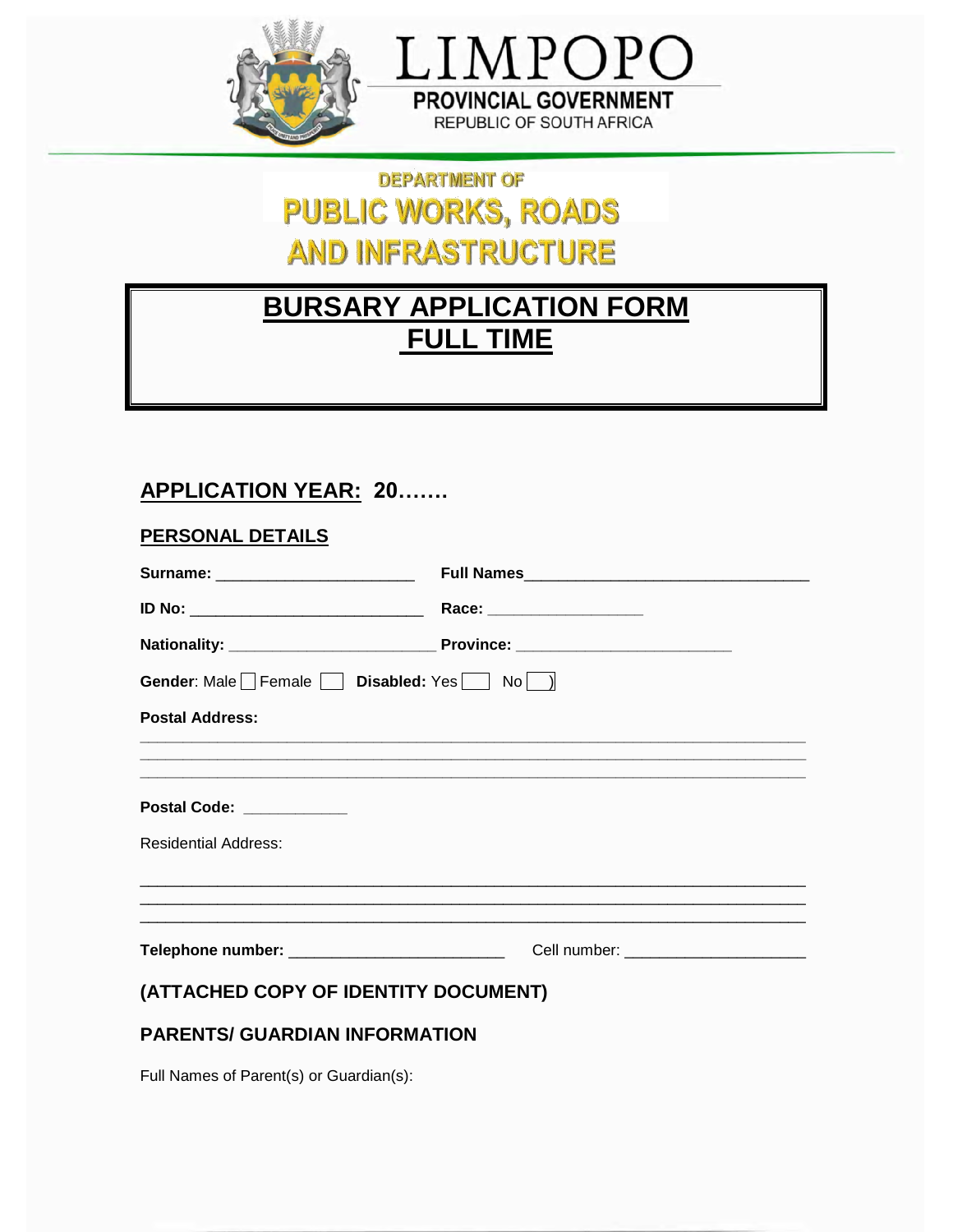Address if different from yours:

Occupation of Parents or Guardians:

Name & Address of Employer:

## (ATTACHED PROOF OF INCOME)

#### **STUDY DIRECTION**

Academic year of study (e.g.  $1^{st}$ ,  $2^{nd}$  or  $3^{rd}$  year):

#### **FINANCIAL SUPPORT**

Have previously received a bursary or loan from the government? If so furnished particulars:

#### **EDUCATIONAL QUALIFICATION**

Year obtained: \_\_\_\_\_\_\_\_\_

## (NB: PLEASE ATTACH COPIES OF QUALIFICATIONS OR LATEST **ACADEMIC RESULTS)**

#### **REFERENCES:**

Give names and address of two persons:

Surname and Initials: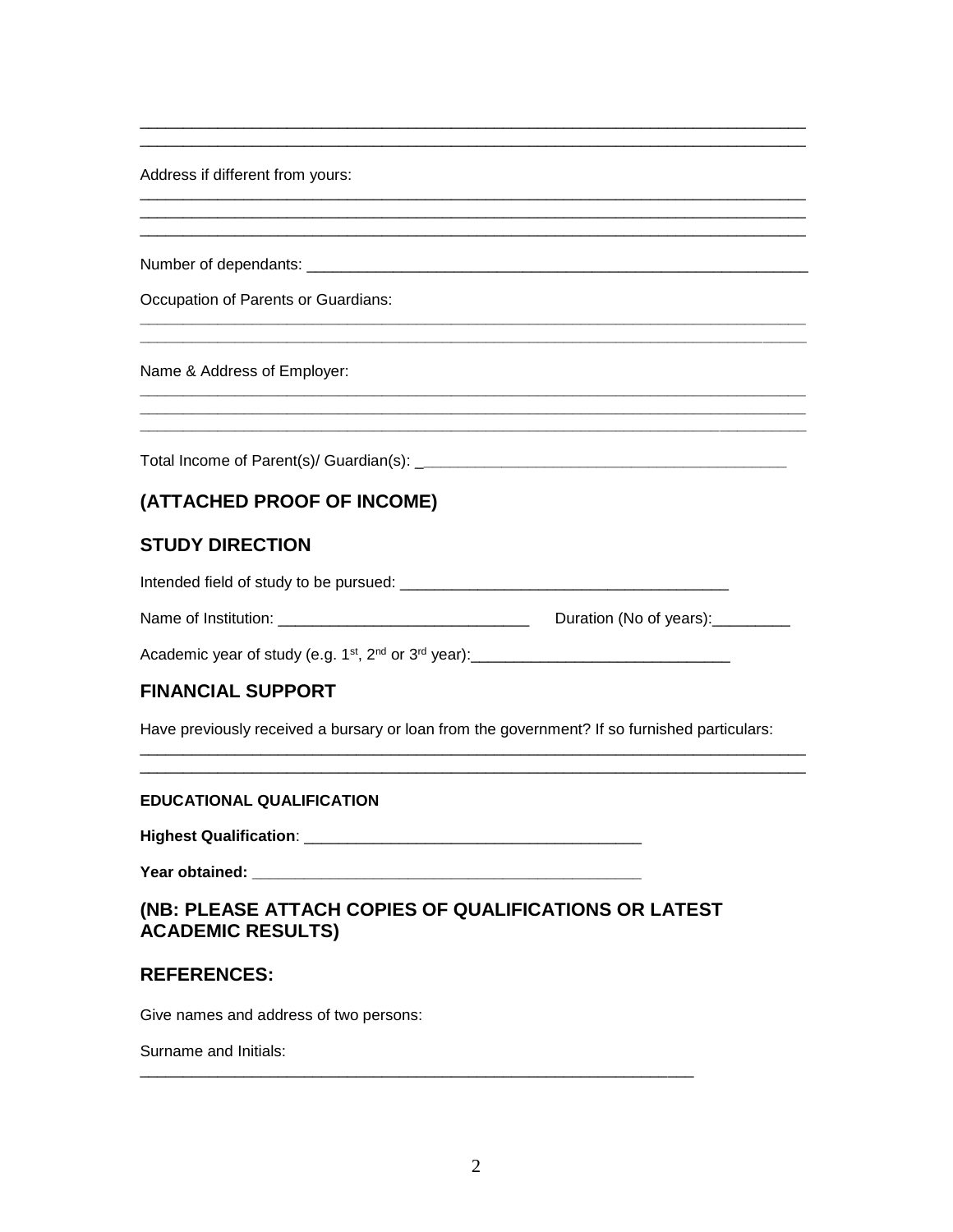Address:

Surname and Initials:

Address:

Contact Number: William School School School School School School School School School School School School School School School School School School School School School School School School School School School School Sc

## **MOTIVATION**

**REASON FOR APPLYING FOR A BURSARY:**